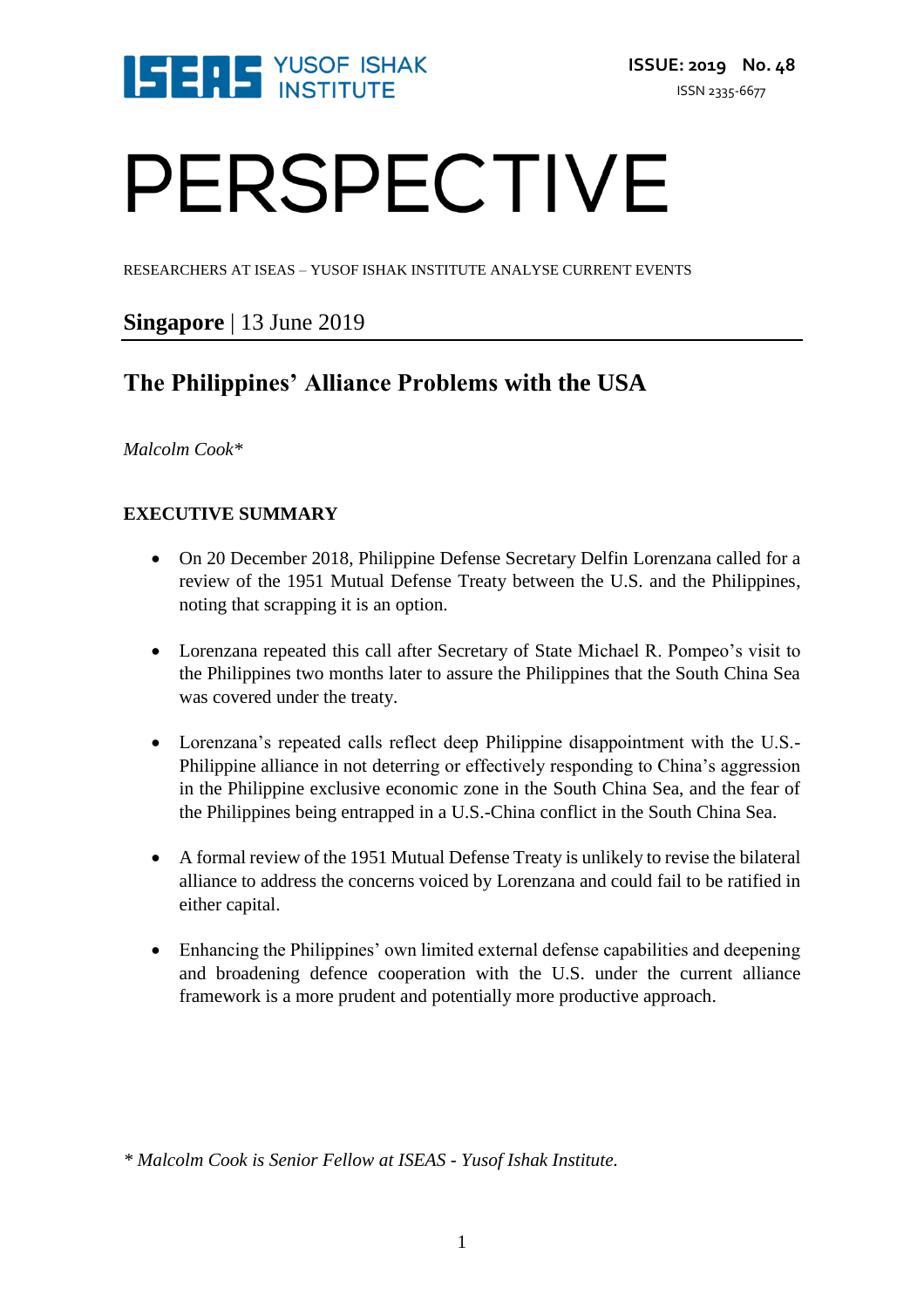

#### **INTRODUCTION**

Secretary of National Defense Delfin Lorenzana's 2018 end-of-year news conference was newsworthy. He called for a review of the 1951 Mutual Defense Treaty that is the legal basis for the U.S.-Philippine alliance. A week later at a press briefing at Malacañang (the presidential palace), Lorenzana noted that the Philippine government had three post-review options for the treaty, "maintain it, strengthen it, scrap it".<sup>1</sup>

Lorenzana has repeated his call for a review numerous times since, even after U.S. Secretary of State Michael Pompeo visited Manila on 1 March and directly addressed a major Philippine concern with the Mutual Defense Treaty. Pompeo is the most senior U.S. official to publicly state that,

> *"As the South China Sea is part of the Pacific, any armed attack on Philippine forces, aircraft or public vessels in the South China Sea will trigger mutual defense obligations under Article 4 of our mutual defense treaty,"<sup>2</sup>*

Currently, there is no public information that the Philippine government has made an official request to the U.S. for a formal review of the treaty though there have been high-level bilateral defense discussions about the Philippine concerns. A formal review is expected to meet difficulties, first in reaching agreement on amendments to the seven-decade old treaty and then in the ratification of an amended treaty in either capital.

#### **DISAPPOINTMENT AND FEAR**

Lorenzana is not the first senior official in the Duterte administration to express deep misgivings with the U.S.-Philippine alliance in relation to Chinese infringements of Philippine maritime rights in the Philippine exclusive economic zone in the South China Sea. Early in his single term as president, Rodrigo Duterte repeatedly mused about withdrawing from the Mutual Defense Treaty and the 2014 Enhanced Defense Cooperation Agreement between the U.S. and the Philippines. Duterte's first foreign secretary Perfecto Yasay, in an emotional outburst on Facebook in October 2016, claimed that the US had mistreated and failed the Philippines.<sup>3</sup>

The loss of Scarborough Shoal to China in 2012 and the perceived lack of strong and active U.S. support for the Philippines was a worrying watershed moment for the U.S.-Philippine alliance in the eyes of many Filipinos. When a risen China pushed the Philippines hard in the Philippines' own waters, the alliance with the U.S. proved wanting and the Philippines had to cede to China.

The loss of control of Scarborough Shoal to China was for many a replay of the 1995 occupation by China of Mischief Reef in the Philippine exclusive economic zone, but this time with China being much more powerful and aggressive.<sup>4</sup> With China's power likely to continue to increase relative to the U.S. and to the Philippines, the loss of Scarborough Shoal in 2012 was even more foreboding strategically for the Philippines than Mischief Reef in 1995. This deep disappointment and worry about the future have provided justification for President Duterte's embrace of China.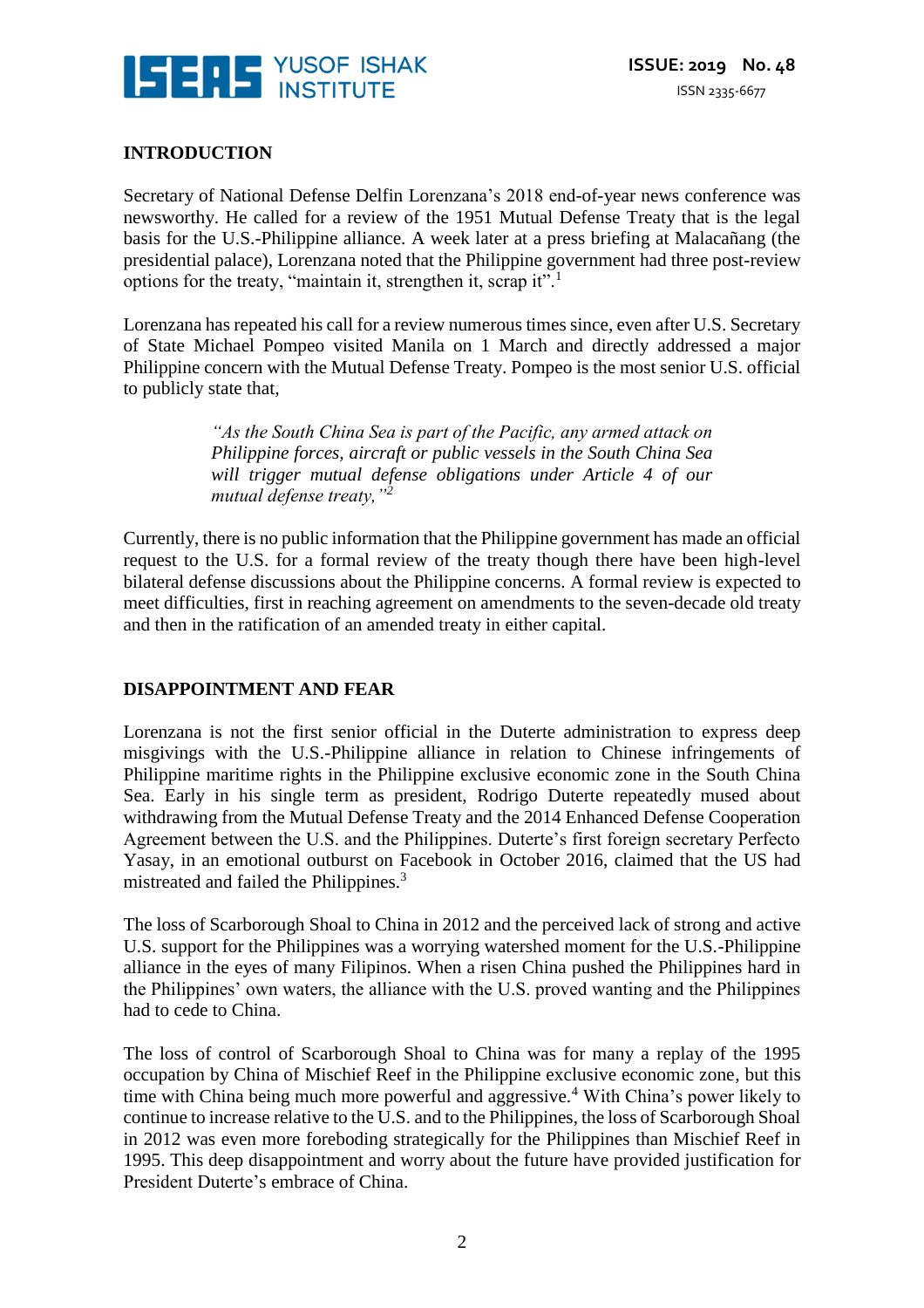

Review supporters want to strengthen the alliance and Mutual Defense Treaty for the Philippines by removing or reducing ambiguity in the geographical coverage of the treaty. Article V of the treaty states,

> *For the purpose of [Article IV,](http://avalon.law.yale.edu/20th_century/phil001.asp#art4) an armed attack on either of the Parties is deemed to include an armed attack on the metropolitan territory of either of the Parties, or on the island territories under its jurisdiction in the Pacific or on its armed forces, public vessels or aircraft in the Pacific.<sup>5</sup>*

As the Philippine territorial claims in the South China Sea that China disputes were made official years after the ratification of the 1951 treaty, they are not included in the treaty's definition of metropolitan territory. This very short treaty (the main body is less than 400 words) does not specify the geographical scope of "the Pacific" and whether it includes the South China Sea. Secretary Pompeo has addressed the latter concern verbally. However, China's taking over of Mischief Reef in 1995 and Scarborough Shoal in 2012 did not involve treaty-triggering Chinese armed attacks on Philippine armed forces, public vessels or aircraft. The July 2016 unanimous arbitration tribunal ruling in favour of the Philippine case that China was infringing upon its maritime rights in the South China Sea determined that no land feature in the Spratlys or Scarborough Shoal is an island.

Lorenzana posits that the 1951 treaty needs to be updated in light of the region and country's changed strategic environment. Four days after Pompeo's historic statement of reassurance, Lorenzana stated that,

> *"It is not the lack of reassurance that worries me. It is being involved in a war that we do not seek and do not want. The Philippines is not in a conflict with anyone and will not be at war with anyone in the future. But the United States, with the increased and frequent passage of its naval vessels in the West Philippine Sea, is more likely to be involved in a shooting war. In such a case and on the basis of the MDT, the Philippines will be automatically involved."<sup>6</sup>*

This fear of Philippine entrapment through the alliance in a U.S.-China conflict and the view that the Philippines is not in conflict with China despite China's active infringement of Philippine maritime rights, has been repeatedly and clearly stated by the commander-inchief, President Duterte. This fear relates to Article IV of the 1951 treaty that states,

> *Each Party recognizes that an armed attack in the Pacific Area on either of the Parties would be dangerous to its own peace and safety and declares that it would act to meet the common dangers in accordance with its constitutional processes.*

The constitutional processes of the Philippines though should mitigate this fear. Section 2 of Article II of the 1987 Constitution renounces war as an instrument of national policy. Section 23(1) of Article IV states,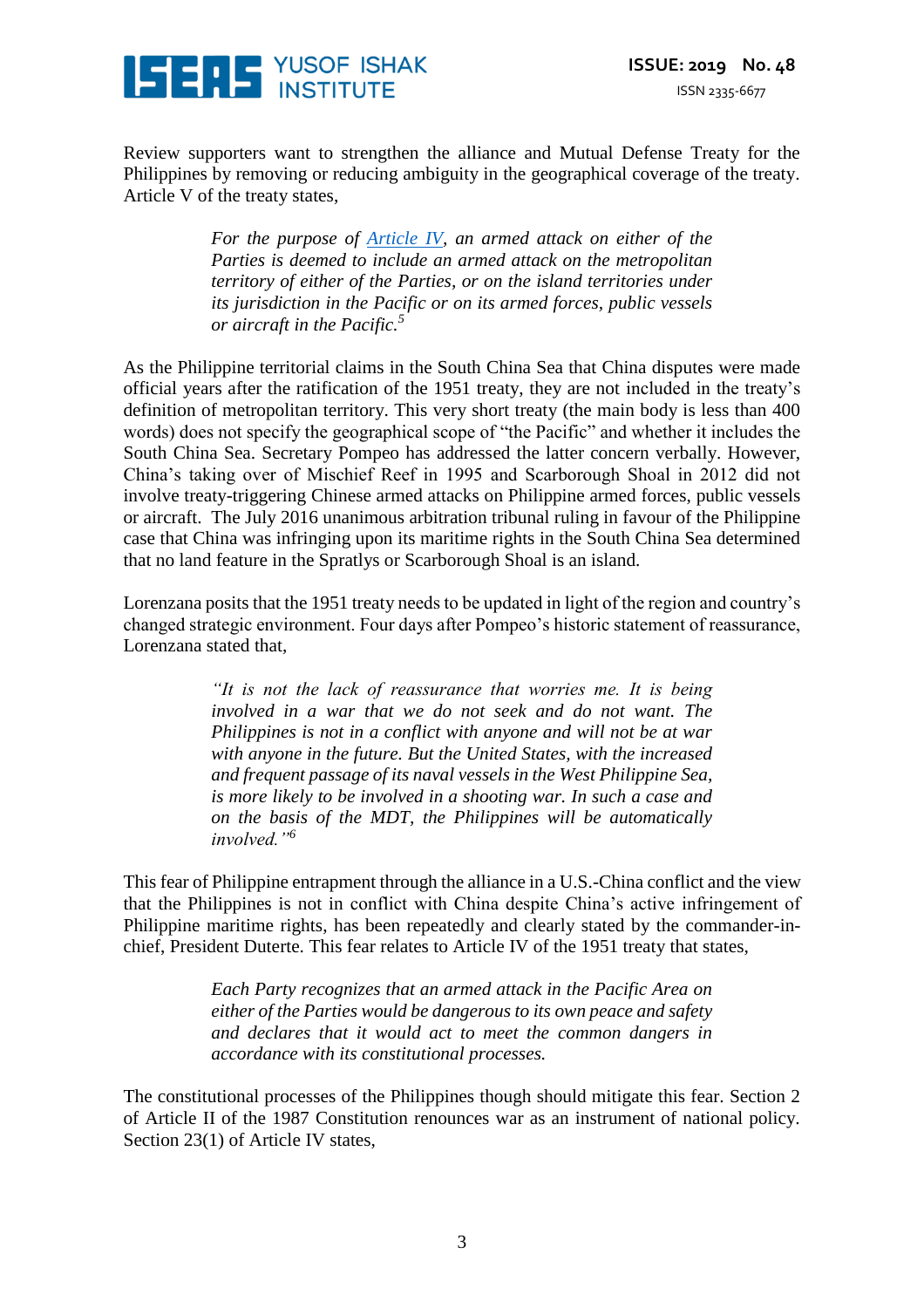

*The Congress, by a vote of two-thirds of both Houses in joint session assembled, voting separately, shall have the sole power to declare the existence of a state of war.<sup>7</sup>*

#### **THREE PHILIPPINE PROBLEMS**

These two concerns motivating the calls for a review of the 1951 treaty together do not seem to enhance the mutuality of the 1951 Mutual Defense Treaty. Instead they appear to seek a clearer U.S. commitment to the Philippines in the South China Sea but a lesser Philippine commitment to the U.S.

Five years ago, the U.S.-Japan alliance was strengthened and updated to deal with the new security environment facing Japan in a way that enhanced mutual security cooperation. Japan successfully sought clearer U.S. reassurance about the U.S.-Japan alliance and the implementation of the 1960 Treaty of Mutual Cooperation and Security in the face of Chinese aggression in the disputed waters in the East China Sea. As part of the bilateral process of strengthening and updating the U.S.-Japan alliance (not reviewing the 1960 treaty), the two countries agreed in 2015 to enhance and expand Guidelines for Japan-U.S. Defense Cooperation to address both Japanese and American concerns. In that same year, the Japanese government passed legislation to permit Japan, despite its war-renouncing constitution, to participate in collective self-defense with allies and security partners.

It is hard to see under a Duterte administration, what the Philippines would be willing to offer the U.S. in return for clearer U.S. commitment. Under the previous Aquino administration, the alliance was strengthened and updated after the Philippine loss of Scarborough Shoal by the quick negotiation and ratification of the Enhanced Defense Cooperation Agreement.

The 2014 Enhanced Defense Cooperation Agreement provides U.S. forces enhanced access to mutually agreed-upon Philippine military bases and the ability to develop facilities on these bases with the approval of the Philippine government. As with the 1998 Visiting Forces Agreement, the Enhanced Defense Cooperation Agreement helps counteract the 1991 decision by the Philippine Senate not to renew the leases on the U.S. bases, thereby ending the deterrent function they served against China in the Philippine exclusive economic zone in the South China Sea. Four years after this Senate decision, China took control of Mischief Reef.

Under the Duterte administration, progress on implementing the Enhanced Defense Cooperation Agreement has been slow and uncertain.<sup>8</sup> President Duterte has suggested he may withdraw the Philippines from the Agreement and has opposed the implementation of the agreement in ways that he considers may displease China.<sup>9</sup> Combined with President Trump demanding more burden-sharing from allies in Asia (including major purchases of US arms), Philippine hesitancy in implementing the Enhanced Defense Cooperation Agreement, suggestions it may scrap this Agreement and the Mutual Defense Treaty, and no major purchases of US arms, do not provide a conducive political environment for a formal review of the treaty.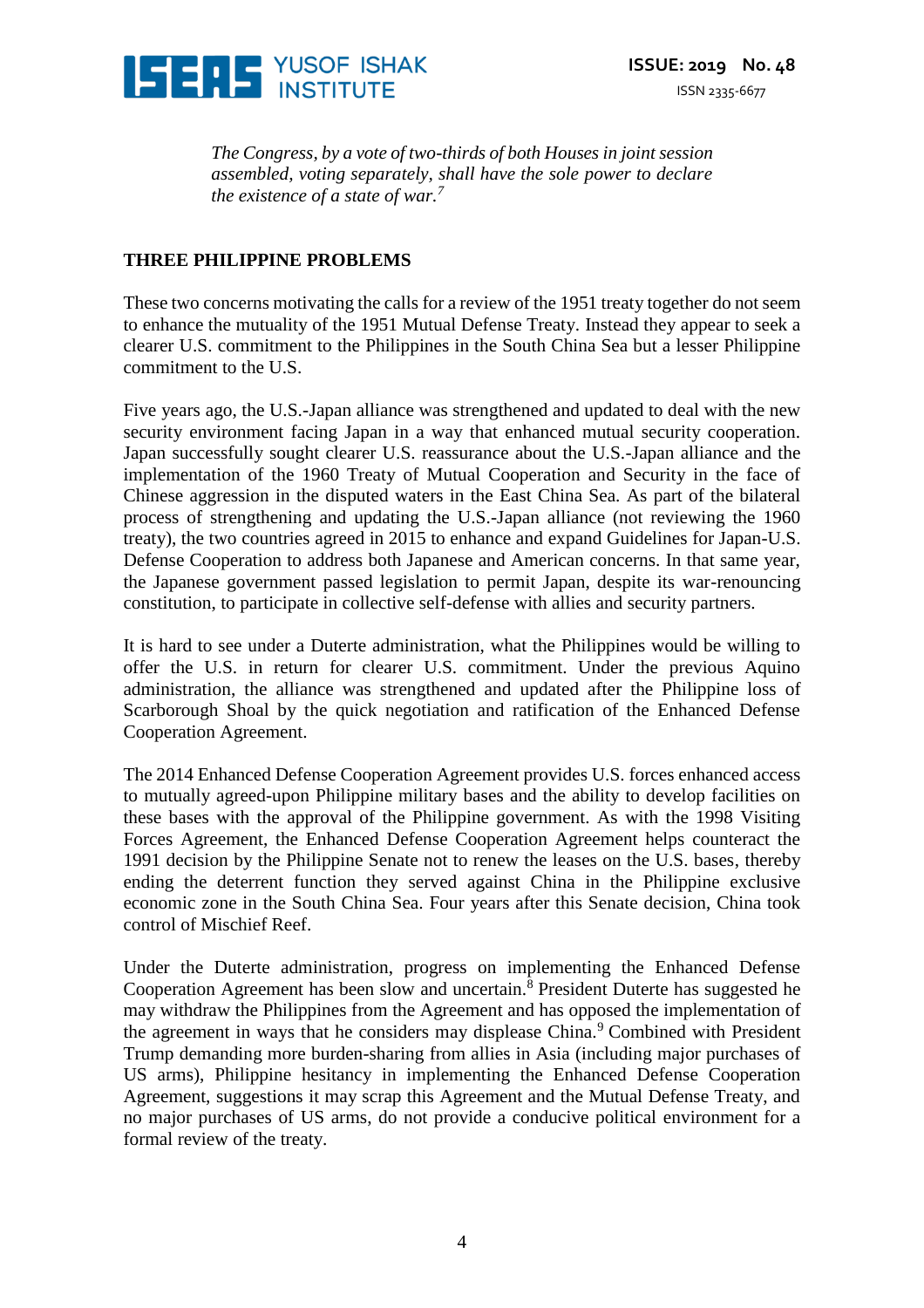

Even if agreement could be found on how to update and strengthen the 1951 Mutual Defense Treaty to mutually address Philippine and U.S. concerns, amending the treaty would require ratification by both the Philippine and U.S. Senate. Informed by the 1991 decision by the Philippine Senate not to renew the leases of the U.S. bases, the administration of Benigno Aquino, Jr. ensured that the Enhanced Defense Cooperation Agreement would not require Senate ratification. In 2015, a majority of senators signed a statement and a case was filed in the Philippine Supreme Court arguing ratification to be necessary. Two years after the signing of the agreement, the Supreme Court ruled against the necessity for ratification. It is very possible that even if there is agreement between the US and Philippine administrations on amendments to the 1951 treaty, either or both legislatures may not ratify the amended treaty. A failed treaty review process would damage the alliance, and the later in the review process this failure came, the worse the likely fallout.

Finally, Lorenzana's repeated calls for a review of the treaty with the option of scrapping it has not received full support within the Philippine executive. When asked about this during the 1 March joint press conference with Secretary Pompeo, Philippine Foreign Secretary Teodoro Locsin, Jr, in his prepared remarks, stated that

> *"Some seek review of the MDT. This requires further thought. In vagueness lies uncertainty, a deterrent. Specificity invites evasion and actions outside the MDT framework."<sup>10</sup>*

Locsin's call for further thought on the proposal of a review more than two months after Lorenzana first raised it is more than a problem of mixed messages. Despite its brevity, the 1951 treaty is unambiguous on the leading role foreign ministers play in the implementation of the treaty. Article III states,

> *The Parties, through their Foreign Ministers or their deputies, will consult together from time to time regarding the implementation of this Treaty and whenever in the opinion of either of them the territorial integrity, political independence or security of either of the Parties is threatened by external armed attack in the Pacific.*

Reflecting this, on his trip to the Philippines, Secretary Pompeo met with President Duterte and consulted with and held a joint press conference with Secretary Locsin on the implementation of the treaty.

#### **PATH OF LESS RESISTANCE**

The problems with a review of the 1951 Mutual Defense Treaty to address the alliance concerns of the Duterte administration suggest that a review may be counterproductive.

Fortunately, there is ample scope for the Philippines, and the Philippines and the U.S. together, to enhance Philippine maritime security. The Philippine National Security Strategy released by the Duterte administration in July 2018 is a bracing document.<sup>11</sup> It argues that this new strategy will end the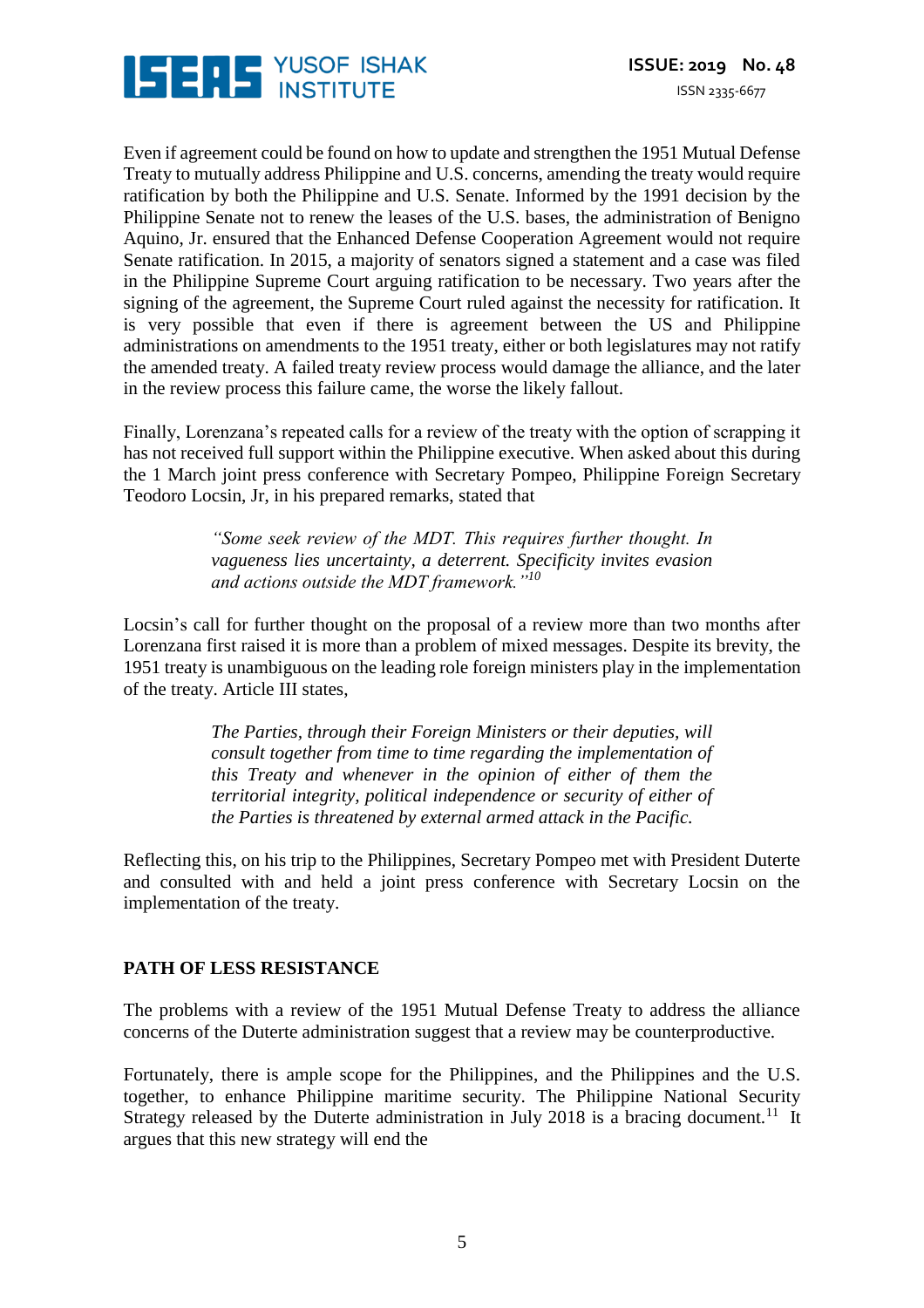

*era of strategic drift that failed to effectively manage safety and security risks. Decades of inaction have led to devastating consequences to internal security and have undermined our ability to adequately prepare for external defense in the future.* 

The document calls for a minimum annual defense budget of 2% of GDP. While there has been some increase in the Philippine defence budget in relation to share of GDP under the Duterte administration, the adjusted budget for the Department of National Defense in 2017 was still less than 1% of GDP.<sup>12</sup> The Philippine government has a long way to go before it achieves its own defence budget and defence modernization goals.

during a crisis", *Philippine Daily Inquirer*, 5 March 2019,

 $\overline{a}$ 

<sup>1</sup> Cited in Elmor P. Santos, "Scrapping Mutual Defense Treaty with U.S. an option – Lorenzana", *CNN Philippines*, 28 December 2018, [https://cnnphilippines.com/news/2018/12/28/Mutual-](https://cnnphilippines.com/news/2018/12/28/Mutual-Defense-Treaty-with-U.S.-review.html)[Defense-Treaty-with-U.S.-review.html](https://cnnphilippines.com/news/2018/12/28/Mutual-Defense-Treaty-with-U.S.-review.html)

<sup>&</sup>lt;sup>2</sup> Michael R. Pompeo, "Remarks with Foreign Secretary Teodoro Locsin, Jr", 1 March 2019, <https://www.state.gov/remarks-with-philippine-foreign-secretary-teodoro-locsin-jr/>

<sup>3</sup> See for more details Yuji Vincent Gonzales, "America has failed us – Yasay", *Philippine Daily Inquirer*, 6 October 2016,<https://globalnation.inquirer.net/146263/america-has-failed-us-yasay>

<sup>4</sup> Lorenzana has mentioned the loss of Mischief Reef in 1995 in relation to his call for a review of the Mutual Defense Treaty, see Frances Mangosing, "Ambiguity in U.S.-Philippine defense treaty will bring chaos during a crisis", *Philippine Daily Inquirer*, 5 March 2019,

[https://globalnation.inquirer.net/173419/lorenzana-ambiguity-in-us-ph-defense-treaty-will-bring](https://globalnation.inquirer.net/173419/lorenzana-ambiguity-in-us-ph-defense-treaty-will-bring-chaos-during-a-crisis)[chaos-during-a-crisis](https://globalnation.inquirer.net/173419/lorenzana-ambiguity-in-us-ph-defense-treaty-will-bring-chaos-during-a-crisis)

<sup>&</sup>lt;sup>5</sup> The text of the treaty can be viewed at  $\frac{http://avalon.law.yale.edu/20th_century/phil001.asp}{}$ <sup>6</sup> Cited in Frances Mangosing, "Ambiguity in U.S.-Philippine defense treaty will bring chaos

[https://globalnation.inquirer.net/173419/lorenzana-ambiguity-in-us-ph-defense-treaty-will-bring](https://globalnation.inquirer.net/173419/lorenzana-ambiguity-in-us-ph-defense-treaty-will-bring-chaos-during-a-crisis)[chaos-during-a-crisis](https://globalnation.inquirer.net/173419/lorenzana-ambiguity-in-us-ph-defense-treaty-will-bring-chaos-during-a-crisis)

 $<sup>7</sup>$  The 1987 Philippine Constitution can be viewed at</sup>

<http://hrlibrary.umn.edu/research/Philippines/PHILIPPINE%20CONSTITUTION.pdf>

<sup>8</sup> For more details, see Prashanth Parameswaran, "Why the new US-Philippines military pact's first project launch matters", *The Diplomat,* 19 April 2018, [https://thediplomat.com/2018/04/why](https://thediplomat.com/2018/04/why-the-new-us-philippines-military-pacts-first-project-launch-matters/)[the-new-us-philippines-military-pacts-first-project-launch-matters/](https://thediplomat.com/2018/04/why-the-new-us-philippines-military-pacts-first-project-launch-matters/)